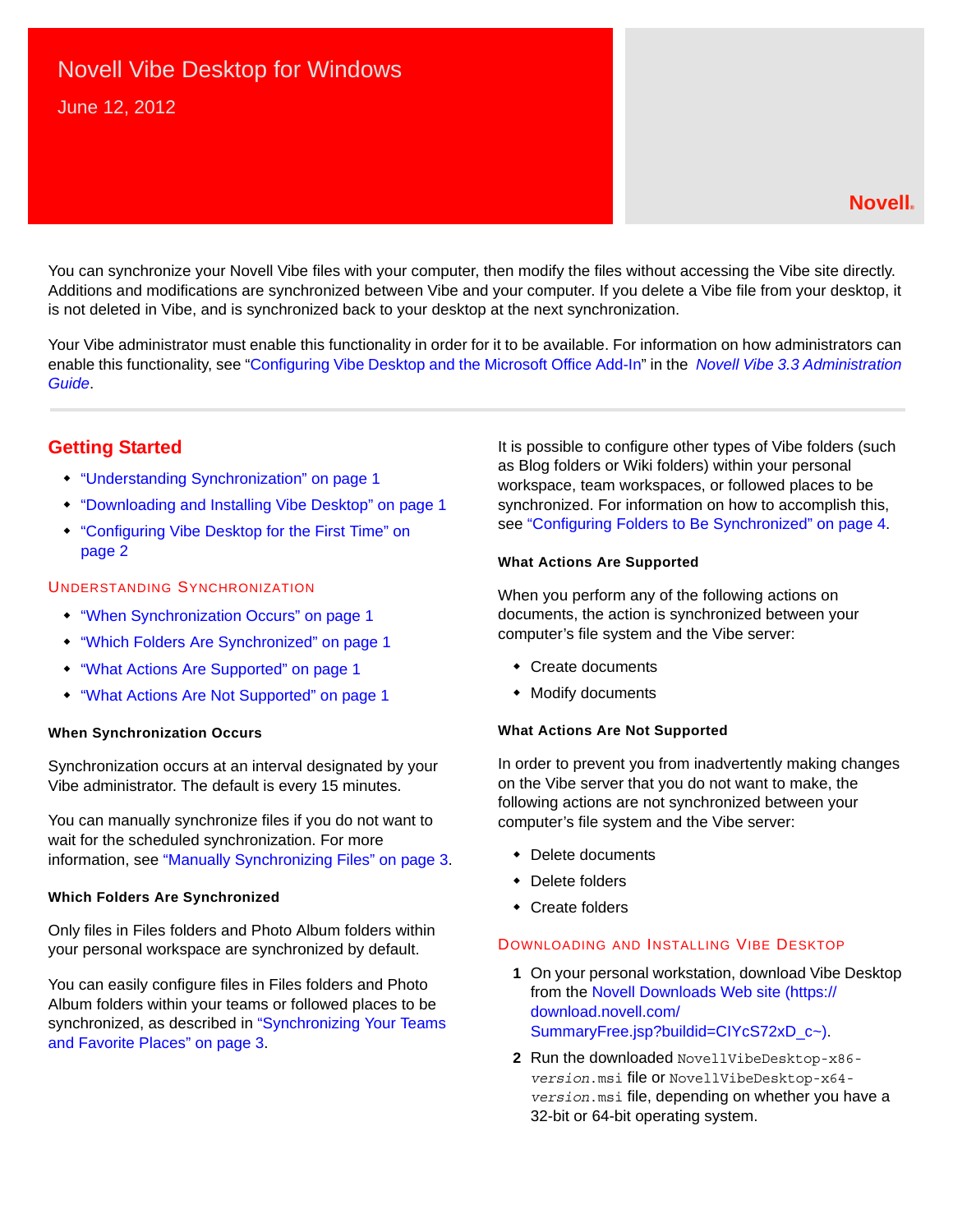

- **3** Click *Next*.
- **4** Accept the license agreement, then click *Next*.
- **5** Change the installation location for Vibe Desktop, or simply click *Next* to accept the default location.
- **6** Click *Install*.

| Novell Vibe Desktop 64-bit 1.0 Setup                                        |        |
|-----------------------------------------------------------------------------|--------|
| Installing Novell Vibe Desktop 64-bit 1.0                                   |        |
| Please wait while the Setup Wizard installs Novell Vibe Desktop 64-bit 1.0. |        |
| Status:                                                                     |        |
|                                                                             |        |
|                                                                             |        |
|                                                                             |        |
|                                                                             |        |
| <b>Back</b><br>Next                                                         | Cancel |

**7** Click *Finish* when the installation is complete, then continue with ["Configuring Vibe Desktop for the First](#page-1-0)  [Time" on page 2](#page-1-0).

## <span id="page-1-0"></span>CONFIGURING VIBE DESKTOP FOR THE FIRST TIME

After you have downloaded and installed Vibe Desktop for the first time as described in ["Downloading and Installing](#page-0-1)  [Vibe Desktop" on page 1,](#page-0-1) you are prompted to configure it. This process includes entering account information, choosing which workspaces and folders to synchronize, and choosing where to store information on your computer's file system.



- **1** Click *Start* to begin setting up Vibe Desktop.
- **2** In the *Account Information* section, specify the following information:

**Server URL:** Specify the URL for the Vibe site where you want to synchronize files to your computer. For example, https://vibe.*mycompany*.com.

**Username:** Specify the Vibe username that you use to log in to the Vibe site.

**Password:** Specify the Vibe password that you use to log in to the Vibe site.

- **3** Click *Next*.
- **4** In the *Synchronized Workspaces* section, click *Add*, select which folders and workspaces you want to synchronize, then click *OK*.

Files folders and Photo Album folders within your personal workspace are synchronized by default. You can select Files folders and Photo Album folders in your teams or followed places to be synchronized. For more information about how to enable other kinds of folders to be synchronized, see ["Configuring Folders to](#page-3-0)  [Be Synchronized" on page 4.](#page-3-0)

- **5** Click *Next*.
- **6** In the *Vibe Desktop Folder* section, click *Browse* if you want to change the installation location for Vibe Desktop, or simply click *Next* to accept the default location.
- **7** Click *Finish*.

Vibe Desktop is now running, and the *Vibe Desktop* icon  $\bullet$  is visible in the notification area.

# <span id="page-1-1"></span>**Viewing Vibe Files from Your Computer**

**1** Double-click the Vibe Desktop icon **in** the notification area.

or

Right-click the *Vibe Desktop* icon **i**n the notification area, then click *Open Vibe Desktop Folder*.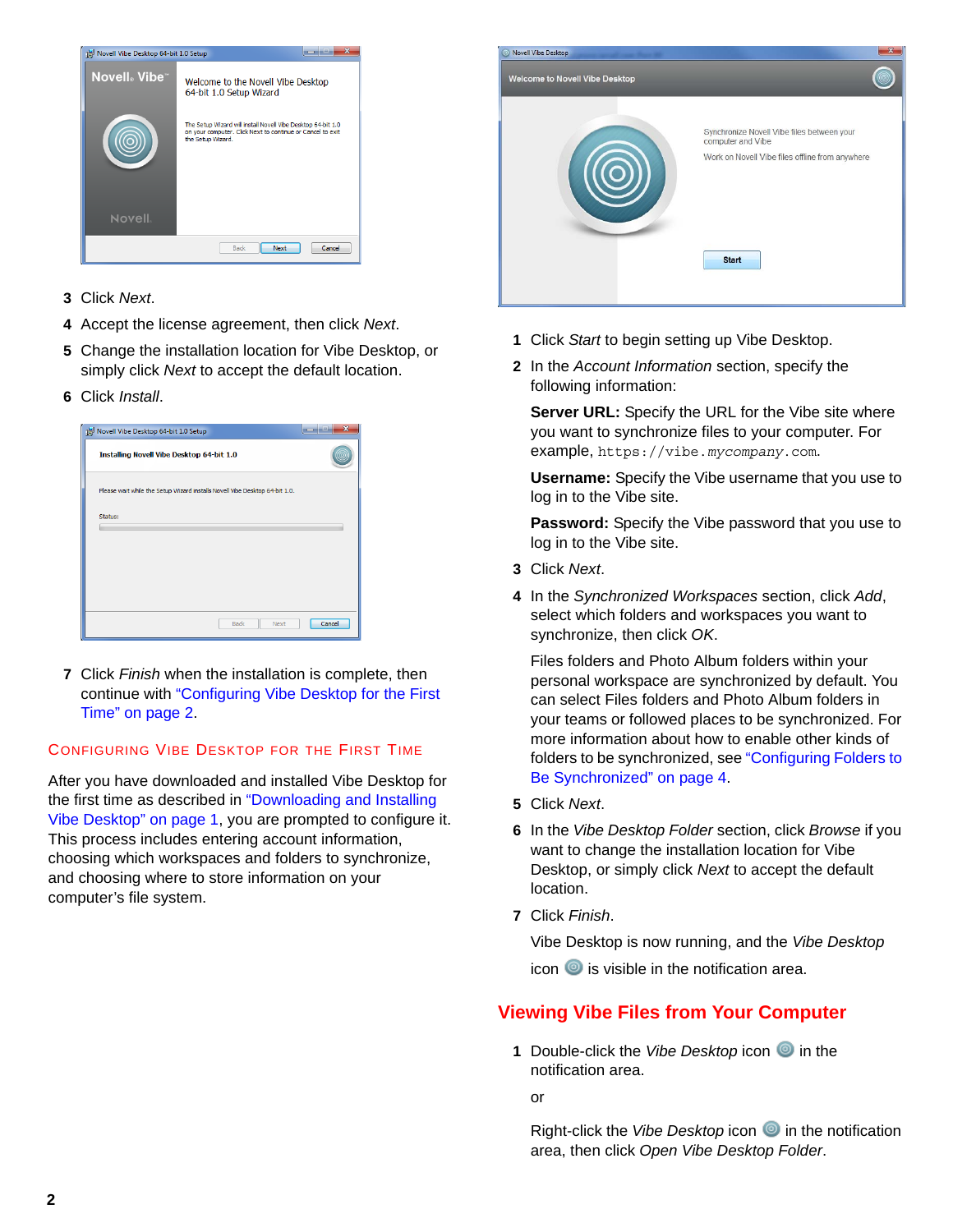You can access the Vibe folder directly from your file system. By default, Vibe Desktop synchronizes Vibe files to the Vibe Desktop folder on your file system, which is typically in the following location, depending on your operating system:

- **Windows 7 or Vista:** c:\Users\*username*\Vibe
- **Windows XP:** c:\Docuents and Settings\*username*\My Documents\Vibe

On Windows Vista, the Vibe folder is also located in your Favorites.

On Windows 7, the Vibe folder is also located in your Favorites and in your Libraries.

For information on how to change the default location, see ["Changing the Vibe Desktop Location on Your File System"](#page-3-1)  [on page 4](#page-3-1).

You should not synchronize files to a location on a network that can be accessed by multiple computers. If the Vibe Desktop folder is on a network location that is accessed by multiple computers, synchronization issues can occur when Vibe files accessed from either computer are out of sync with each other and with the Vibe server.

# <span id="page-2-0"></span>**Manually Synchronizing Files**

You can manually synchronize files between Vibe and your computer if you do not want to wait for the scheduled synchronization. Files must be closed before they can be synchronized.

**1** Right-click the *Vibe Desktop* icon **i**n the notification area, then click *Synchronize Now*.

## **Launching Vibe in a Browser from Vibe Desktop**

You can launch Novell Vibe in a browser by using Vibe Desktop.

**1** Right-click the *Vibe Desktop* icon **i**n the notification area, then click *Launch Novell Vibe*.

# **Viewing Recent Activity**

You can use Vibe Desktop to view activity that has recently taken place. For example, you can see the date and time that Vibe folders were synchronized, which files were modified, and so forth.

To view recent Vibe Desktop activity:

- **1** Right-click the *Vibe Desktop* icon **i**n the notification area, then click *Open Desktop Console*.
- **2** Click *Recent Activity*.

# **Viewing System Alerts**

Vibe Desktop might need to make you aware of various alerts, such as new software updates, expired passwords, server downtime, and so forth.

To view system alerts:

- **1** Right-click the *Vibe Desktop* icon **i**n the notification area, then click *Open Desktop Console*.
- **2** Click *System Alerts*.

## <span id="page-2-1"></span>**Synchronizing Your Teams and Favorite Places**

When you first configure Vibe Desktop, you can choose workspaces and folders in your teams or favorite places to synchronize. You can also configure Vibe Desktop to synchronize files in your teams and favorite places any time after the initial configuration.

Before you can synchronize favorite workspaces and folders, you must ensure that the workspaces and folders that you want to synchronize have been added as favorites in Vibe. For information on how to add a workspace or folder as a favorite, see "[Adding a Favorite Place](http://www.novell.com/documentation/vibe33/vibe33_user/data/bjqczjz.html#nav_favorites_add)" (http:// www.novell.com/documentation/vibe33/vibe33\_user/data/ bjqczjz.html#nav\_favorites\_add) in the *Novell Vibe 3.3 User Guide*.

To configure your teams and favorite places in Vibe to be synchronized to your computer:

- **1** Right-click the *Vibe Desktop* icon **i**n the notification area, then click *Open Desktop Console*.
- **2** Click *Synchronized Workspaces* to display the workspaces that are currently being synchronized.

| Account Information     |                     | Synchronized Novell Vibe workspaces and folders |  |
|-------------------------|---------------------|-------------------------------------------------|--|
| Synchronized Workspaces | Name                | Location                                        |  |
| O Vibe Desktop Folder   | <b>Ny Workspace</b> |                                                 |  |
| Recent Activity         |                     |                                                 |  |
| System Alerts           |                     |                                                 |  |
|                         |                     |                                                 |  |
|                         |                     |                                                 |  |
|                         |                     |                                                 |  |
|                         |                     |                                                 |  |
|                         |                     |                                                 |  |
|                         |                     |                                                 |  |
|                         |                     |                                                 |  |

- **3** Click *Add*.
- **4** Expand *My Teams* and *My Favorites*, then select the workspace or folder that you want to be synchronized to your computer.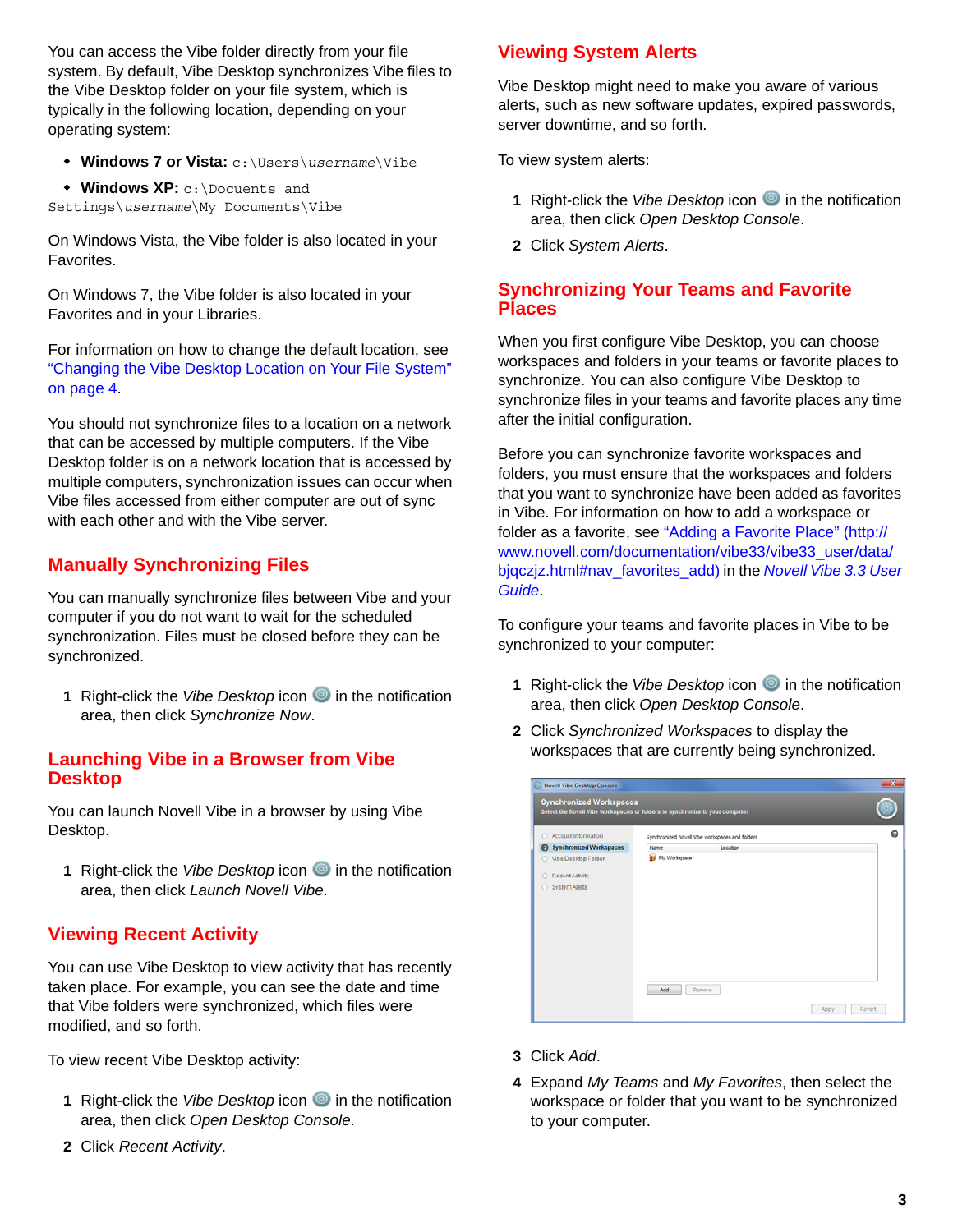By default, only Files folders and Photo Album folders can be synchronized. Folders that are dimmed cannot be selected by default. For information on how to configure these folders to be synchronized, see ["Configuring Folders to Be Synchronized" on page 4](#page-3-0).

**5** Click *OK*.

## <span id="page-3-0"></span>**Configuring Folders to Be Synchronized**

- ["Synchronizing Files Folders and Photo Album](#page-3-2)  [Folders" on page 4](#page-3-2)
- ["Synchronizing Mirrored Files Folders and Micro-Blog](#page-3-3)  [Folders" on page 4](#page-3-3)
- ["Synchronizing All Other Folder Types" on page 4](#page-3-4)

#### <span id="page-3-2"></span>SYNCHRONIZING FILES FOLDERS AND PHOTO ALBUM FOLDERS

Files folders and Photo Album folders can be easily synchronized to your computer with Vibe Desktop because they require each file to have a unique name. For more information on how to synchronize Files folders and Photo Album folders that are not already synchronized, see ["Synchronizing Your Teams and Favorite Places" on](#page-2-1)  [page 3](#page-2-1).

#### <span id="page-3-3"></span>SYNCHRONIZING MIRRORED FILES FOLDERS AND MICRO-BLOG FOLDERS

Synchronizing Mirrored Files folders and Micro-Blog folders is not supported in this release of Vibe Desktop.

#### <span id="page-3-4"></span>SYNCHRONIZING ALL OTHER FOLDER TYPES

Some types of Vibe folders such as Blog folders and Wiki folders must first be configured in Vibe in order to be synchronized with Vibe Desktop because by default these types of folders allow you to add multiple files with the same name to a single folder. Synchronizing folders that have multiple files with the same name would be confusing in Vibe Desktop because when you view a folder through Vibe Desktop, you see only the files that are within the folder and not the entries that contain each file.

You can configure folders such as Blog folders to require unique filenames if you have rights to edit the folder in Vibe. After you configure a folder in this way, you can then synchronize the folder to your computer with Vibe Desktop.

- **1** When you access Vibe from your browser, navigate to the folder that you want to configure to support Vibe Desktop.
- **2** Click *Folder* > *Edit Folder* in the Action toolbar.
- **3** Near the bottom of the page, select *Require that all files uploaded into this folder have a unique name*.

## <span id="page-3-1"></span>**Changing the Vibe Desktop Location on Your File System**

By default, Vibe Desktop is installed in the c:\Users\*username*\Vibe folder on your file system.

The Vibe folder contains a folder that is named after the Vibe account name that you created when you first configured Vibe Desktop, as described in ["Configuring Vibe](#page-1-0)  [Desktop for the First Time" on page 2](#page-1-0). This folder contains all of your synchronized files. To quickly access this folder, follow the steps in "Viewing Vibe Files from Your Computer" [on page 2](#page-1-1).

When you first configure Vibe Desktop, you can specify the installation location on your file system. You can change the location of the Vibe folder at any time after initial configuration:

- **1** Right-click the *Vibe Desktop* icon **O** in the notification area, then click *Open Desktop Console*.
- **2** Click *Vibe Desktop Folder*, then click *Browse* to browse to the new location on the file system where you want the Vibe folder to reside.
- **3** Click *OK* > *Apply*.

## **Changing Your Vibe Account Information for Vibe Desktop**

When you first configure Vibe Desktop, you specify your account information and Vibe server information. You can change your Vibe Desktop account information and Vibe server information at any time after the initial configuration:

- **1** Right-click the *Vibe Desktop* icon **i**n your notification area.
- **2** Click *Open Desktop Console*.
- **3** Click *Account Information* in the Novell Vibe Desktop Console dialog box.
- **4** Specify the following information:

**Account Name:** Specify a descriptive name for the Vibe account. A folder with this name is created in your user directory in the file system.

**Server URL:** Specify the URL for the Vibe site where you want to synchronize files to your computer. For example, https://vibe.*mycompany*.com.

**Username:** Specify the Vibe username that you use to log in to the Vibe site.

**Password:** Specify the Vibe password that you use to log in to the Vibe site.

**4** Click *OK*.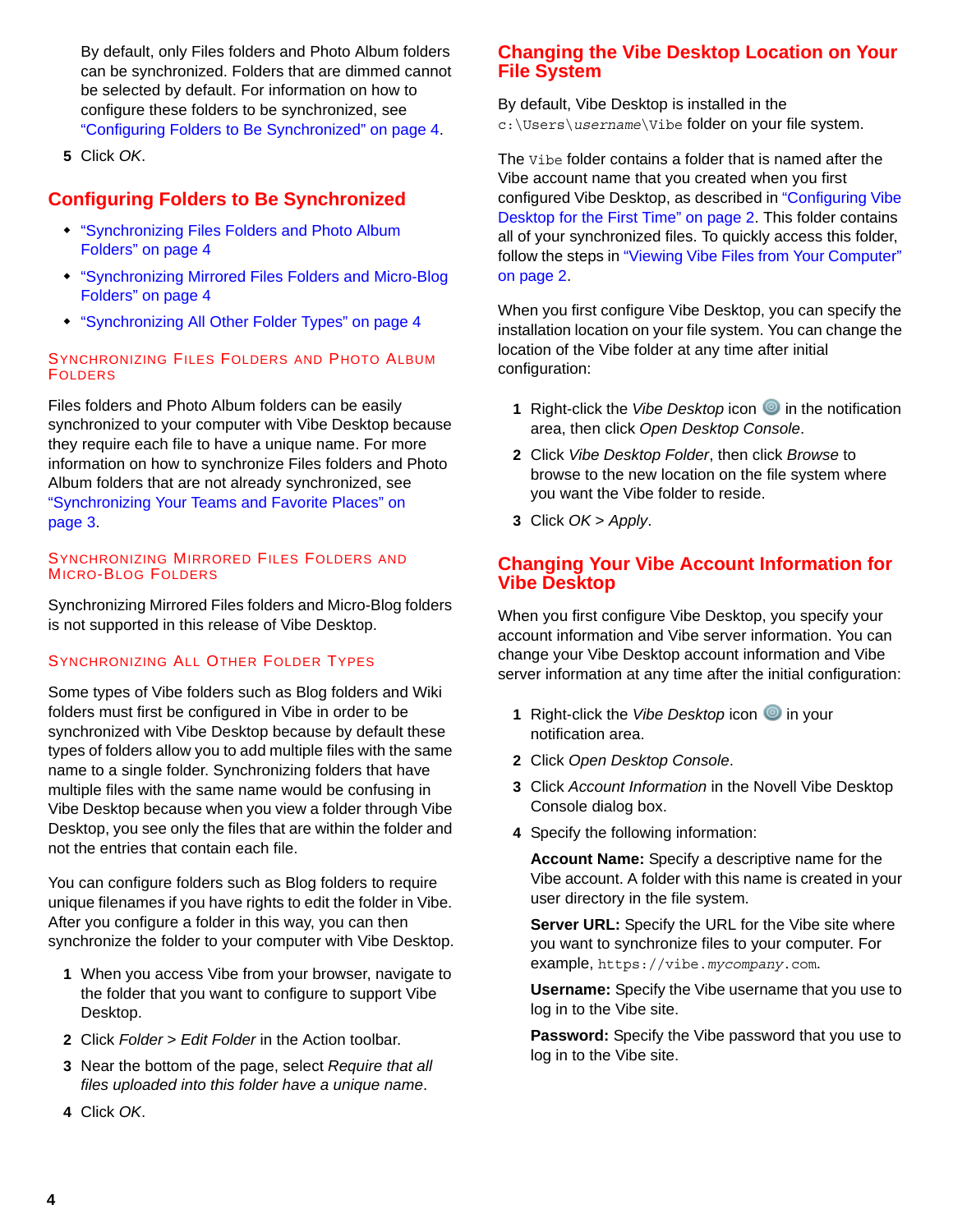

# **Uninstalling Novell Vibe Desktop**

If you have upgraded Vibe Desktop since the beta release, you might want to uninstall Vibe Desktop before you install the shipping version. Complete the following sections to completely uninstall Vibe Desktop:

- ["Uninstalling Vibe Desktop from the Windows Control](#page-4-1)  [Panel" on page 5](#page-4-1)
- ["Deleting the Vibe Directory" on page 5](#page-4-2)
- ["Deleting Registry Keys" on page 5](#page-4-3)
- ["Deleting Credentials" on page 5](#page-4-0)

#### <span id="page-4-1"></span>UNINSTALLING VIBE DESKTOP FROM THE WINDOWS CONTROL PANEL

- **1** Click the *Start* icon, then click *Control Panel*.
- **2** Click *Programs* > *Uninstall a program*.
- **3** Select *Novell Vibe Desktop* > *Uninstall*.

#### <span id="page-4-2"></span>DELETING THE VIBE DIRECTORY

The location of the Vibe directory differs depending on your operating system:

#### **Windows Vista or Windows 7:**

*UserProfile*\AppData\Local\Novell\Vibe

**Windows XP:** *UserProfile*\Local Settings\Application\Data\Novell\Vibe

#### <span id="page-4-3"></span>DELETING REGISTRY KEYS

- **1** Click the *Start* icon, then click *Run*.
	- If Run does not appear, type Run in the *Search* field, then press Enter.
- **2** Type regedit, then click *OK*.
- **3** Delete the following registry keys if they exist:
	- \\HKEY\_CURRENT\_USER\Software\Novell\Vibe Desktop
	- \\HKEY\_LOCAL\_MACHINE\Software\Novell\Vibe Desktop

#### <span id="page-4-0"></span>DELETING CREDENTIALS

**NOTE:** These credentials are shared with the Novell Vibe Add-in for Microsoft Office. If you are running the Vibe Addin, you should not delete these credentials.

On Windows Vista and Windows 7

- **1** Click the *Start* icon, then click *Control Panel*.
- **2** Click *User Accounts and Family Safety* > *Credential Manager*.
- **3** Remove credentials beginning with Novell.Collaboration.Vibe.
- On Windows XP
	- **1** Click *Start*, then click *Control Panel*.
	- **2** Double-click *User Accounts*.
	- **3** Click the user account that you are logged in as.
	- **4** Click *Manage my network passwords*.
	- **5** Remove credentials beginning with Novell.Collaboration.Vibe.

# **Viewing Vibe Desktop Logs**

If Vibe files are not being downloaded to your workstation as you expect, or you are experiencing other unexpected behaviors, you can see the vibedesktop.log file for more information.

- **1** Open Windows Explorer.
- **2** In the Windows Explorer address bar (this is the field at the top of the explorer window that shows you a breadcrumb view to your current location), type or paste the following address:

%USERPROFILE%\Local Settings\Application Data\Novell\Vibe Desktop

**3** In the Vibe Desktop folder, open the vibedesktop.log file.

# **Vibe Desktop FAQ**

See the [Vibe Desktop FAQ](http://www.novell.com/documentation/vibe33/vibe33_faq_desktop/data/vibe33_faq_desktop.html) (http://www.novell.com/ documentation/vibe33/vibe33\_faq\_desktop/data/ vibe33\_faq\_desktop.html) for a list of frequently asked questions and answers.